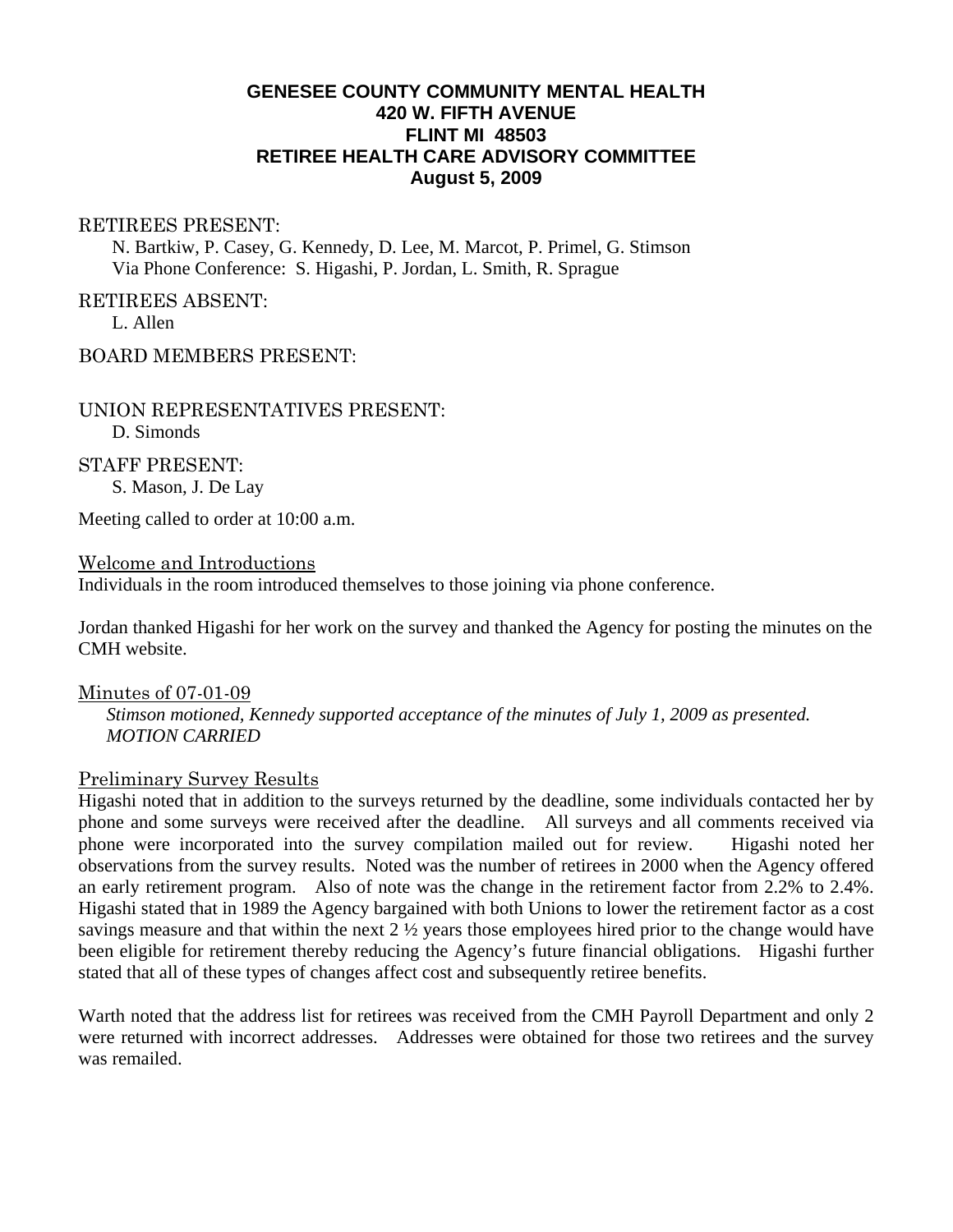Higashi noted that one individual submitted a handwritten note regarding the inability to continue taking medication as prescribed (instead of every day began taking every  $4<sup>th</sup>$  day) because of the high cost of copays. Higashi, following consultation with Jordan, contacted the individual to explain the Flex Blue. Following that conversation the individual was able to better understand the issue and also began taking the medication as prescribed. This issue goes to show the confusion that is out there.

There was much discussion on how to proceed with sharing the survey results, drafting an executive summary and presentation of the data to the CMH Board of Directors. Bartkiw stated that an executive summary may sound like all conclusions have been documented however the CMH Board should draw their own conclusions from the data; Jordan suggested writing the salient points to bring their attention to particular areas; Sprague recommended utilizing Higashi's vignette.

Other observations: Jordan stated that it appears some retirees have a certain amount of distrust for the Agency's intentions. Higashi pointed out that per S. Mason the Agency only receives the information shortly before implementation and retirees don't have enough time to make an informed decision.

Smith asked what department retirees should contact with questions related to insurance. De Lay stated either Human Resource or Payroll. Smith indicated that he spoke with Payroll and he was informed that the only plan he was eligible for was Blue Advantage which was incorrect.

Simonds pointed out that the survey results indicated that the time of day for availability of retirees was important and perhaps the Agency could implement that timeframe for someone to be available to answer questions.

Lee stated serious concerns about not being able to pay all bills and also pay for medications. Higashi noted that over a 2 year period prescription co-pays went from \$2.00 to \$20.00 to \$40.00 which is a 1000% increase. There is concern that the costs will go so high individuals will no longer be able to afford insurance.

Jordan: What are the next steps? Lee requested an opportunity to review the document to see if there are any major issues that need to be addressed with this Committee and the Board. Casey wanted the recommendations related to communication addressed. Smith noted that it would be important to have the information presented to the CMH Board before October 1, 2009 (beginning of new fiscal year). De Lay suggested that the Committee may want to look at preferences such as traditional plans versus HMO; co-pay versus premiums, etc. Jordan stated that no plan would meet all preferences. De Lay stated that open enrollment will be in November for all plans and it is anticipated that costs will be available by the first of October. When received De Lay will bring the information back to this Committee.

*Lee moved, Stimson supported that the Committee meet August 19, 2009 at 10:00 for the purpose of the review of survey results and recommendations on language for an Executive Summary which will be reviewed at the September 2, 2009 meeting. MOTION CARRIED* 

Update Regarding Declarative Suit – Deferred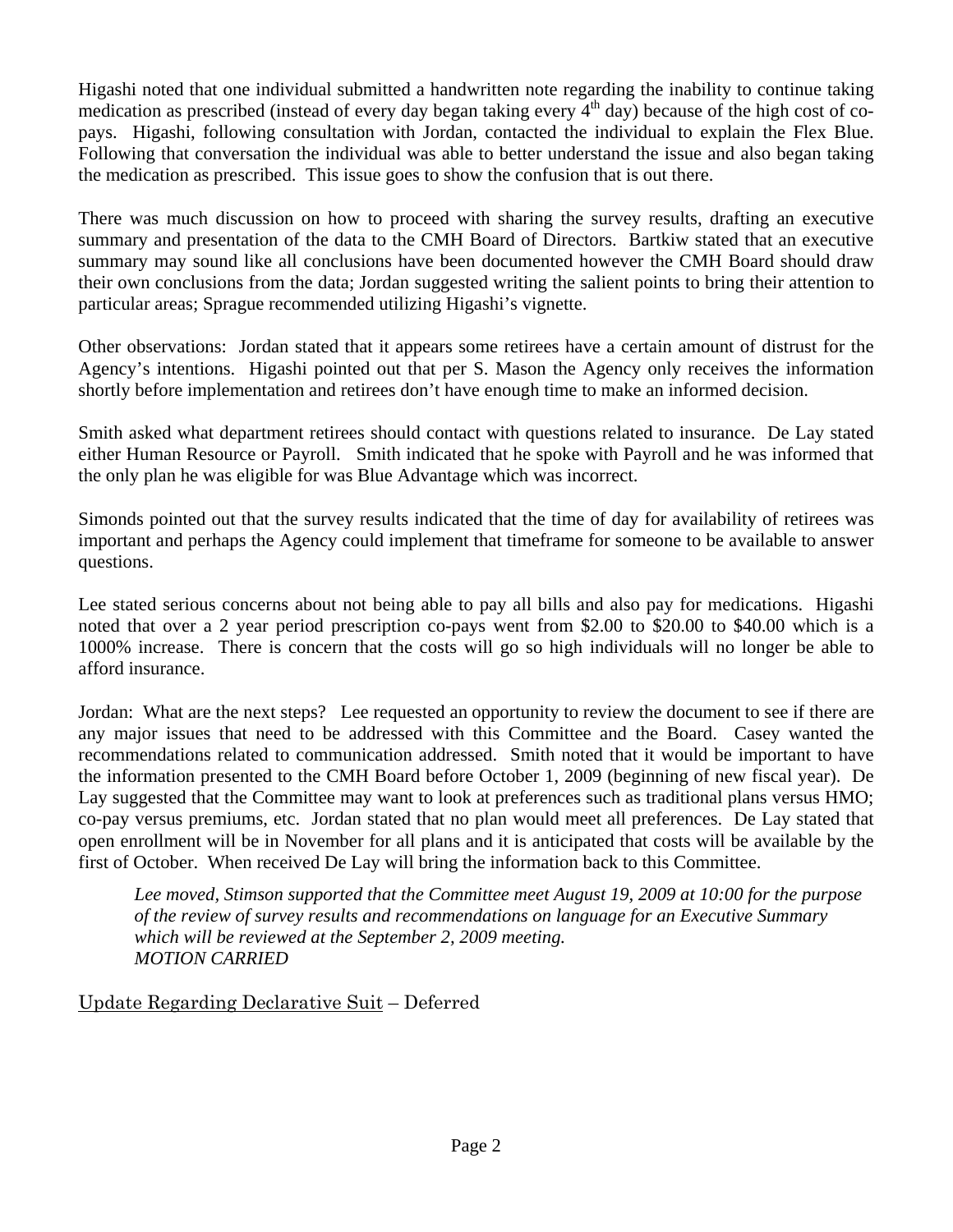# FY 2010 Potential Cuts

De Lay stated that only bits and pieces have been sent out from the State as there has been no finalization of the budget. Speculation is between \$10M and \$50M in general fund. There does not appear to be any significant cuts for Medicaid. The Agency made significant changes over the last few years which have helped with the recent general fund reduction and the anticipated reduction next fiscal year.

During the first quarter of the current fiscal year, the Agency started to see a leveling off in Medicaid eligibles then a spike occurred. An increase is again expected in the first quarter of FY 2010.

The biggest concern is for FY 2011. The Feds, through the stimulus plan, are giving larger dollar amounts, however the State is in such a large deficit everyone is expecting changes to occur in Medicaid funding.

De Lay stated that the Agency doesn't see any significant impact to retirees for FY 2010 as long as we continue to manage being aggressive to keep costs down.

Smith stated that retirees are grateful that the Agency has been proactive. He noted that some CMHs have not been proactive and are in trouble with the funding cuts from the state.

## Reason for Higher Cost for Blue Cross when Secondary to Medicare

De Lay stated that any secondary plan that works with Medicare changed when Part D came out – it increased the premium costs of the secondary plan (not just Blue Cross but any secondary plan). De Lay suggested looking up information on the Medicare Advantage Insurance company. This program takes care of managing Medicare and secondary insurances and is subsidized by the government for premiums.

## 2009 Retiree Health Plan Year Additional Clarification for High Deductible Health Plan Consideration

Simonds asked if this would be a trend for retirees. De Lay stated that he thought this group was looking at ways of changing the system to make is sustainable. He stated that at this trend the breaking point is 3 years. As it stands today, the high deductible plans have the lowest percentage increases; Blue Cross plans are still in the double digits for rate increases. Have looked at national plans but nothing available yet. There have been talks on and off with the Board Association about collaboration with other CMHs but nothing in the works. The County removed the Agency retirees from their group coverage because of our risk usage related to high usage of non-admit ER visits and prescriptions. The Agency has not received insurance usage data in the past but has recently begun receiving the data. Management will evaluate that data and anticipates being able to use this to educate staff and retirees. It is anticipated that with high deductible plans, behaviors will change and people will start asking more questions of health care professionals. There are current discussions about implementing a wellness program. Simonds suggested using Agency staff expertise for training staff and retirees, via tele-conference for those not in the area. Jordan suggested joining others/working through the Board Association for economy of scale.

Higashi stated that the "Warning" on the additional clarification document was not sent out in the initial information to retirees. De Lay stated that the Agency has had a rule in place that disallows having dual health insurance coverage so this should not have been an issue. He also noted that with high deductible plans there are IRS rules that need to be followed related to dual coverage.